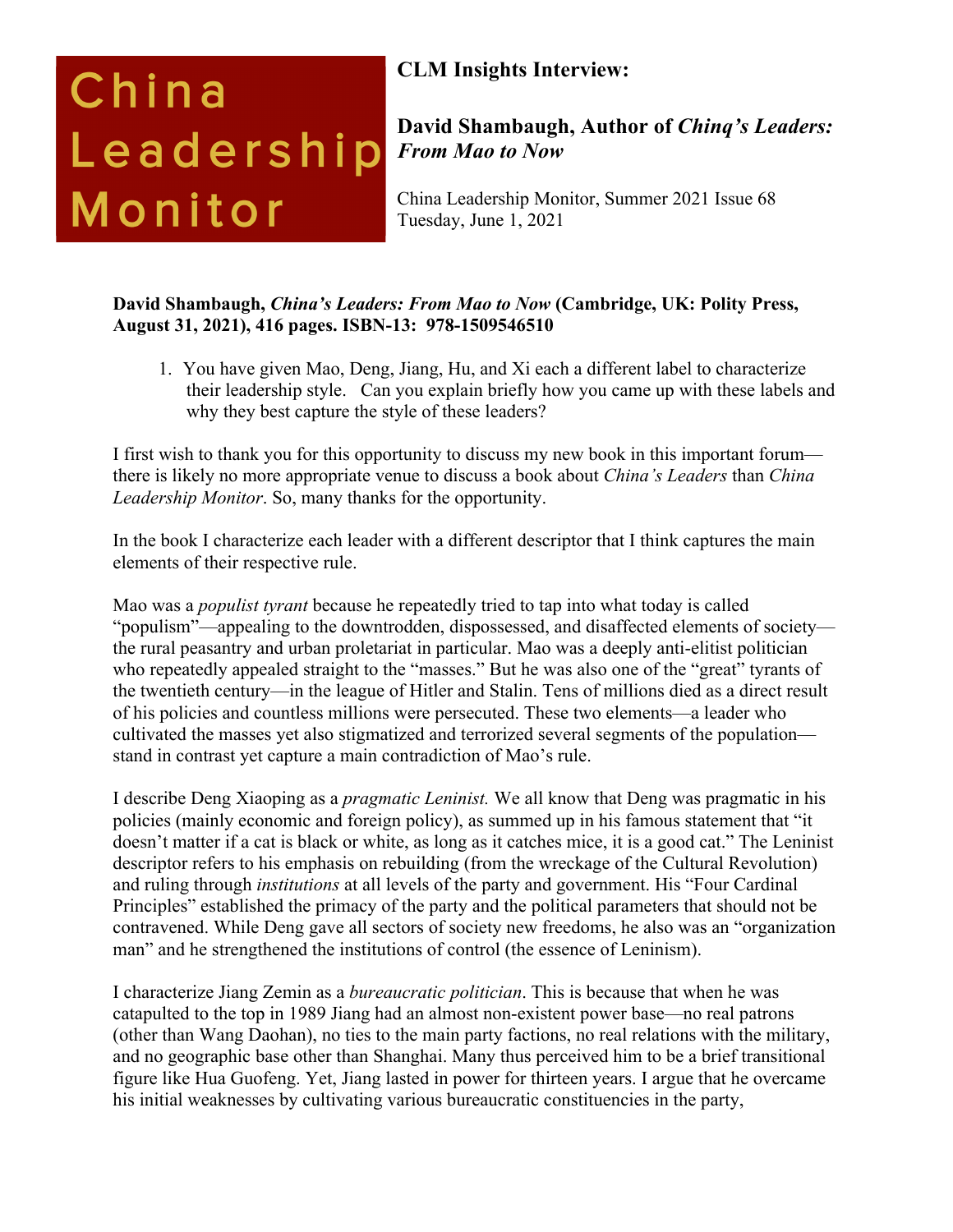government, military, internal security services, and other institutional organs. In each, he adopted *their* respective institutional preferences and made them his own—thus effectively coopting them—showered them with resources and promoted their leading cadres and military officers. This was very astute strategically and tactically (it also reflected his own background in the State Council industrial bureaucracy).

Hu Jintao was a *technocratic apparatchik*: technocratic due to his training in engineering at Tsinghua University and subsequent work in the hydroelectric industry in Gansu province, and *apparatchik* because of his career of work in the inner-party apparatus.

I describe Xi Jinping as a *modern emperor*. He rules China during modern times as some of China's historical emperors did during the past: in singular control of the state and ruling apparatus, the purveyor of official ideological doctrine, the commander of military forces, a regal and aloof figure, a believer in China's greatness, and intolerable of dissent.

2. What is each leader's lasting legacy?

Mao's lasting legacy is mixed but generally very negative. On the one hand, he is the recognized by Chinese as the "father" of the republic, is seen as a leader who restored China's unity and dignity, was a philosopher-statesman, and the founder of the nation. On the other hand, his rule is defined by unrelenting and extraordinary repression and brutality, and he was personally responsible for causing great domestic chaos and retarding China's development.

Deng is to be remembered primarily for having overturned the deleterious effects of the Maoist era, having launched the country on "reform and opening," and having stimulated many of the processes that have resulted in China becoming a global power. Deng's accomplishments in foreign policy were also significant—establishing diplomatic relations with the United States, normalizing ties with the Soviet Union, and opening relations with Asian and European countries. Yet, the 1989 Tiananmen massacre is the most obvious and lasting stain on his legacy.

The positive elements of Jiang Zemin's legacy include overcoming China's post-Tiananmen international isolation; embracing economic policies which triggered an unprecedented boom; permitting "stealthy" political reforms; setting the military on the path to sustained modernization; and revitalizing the party. I find his legacy to have been pretty positive. If there was a significant downside, it was the dramatic expansion of social disparities and the proliferation of corruption.

Hu Jintao is often thought to not have had much effect on the country and to have been a very bland figure. At its end, his (and Premier Wen Jiabao's) period of rule was referred to as "ten lost years" (失去的十年). Yet this description may in fact be unfair. Some important policy initiatives *were launched* and some things were certainly accomplished under their watch notably in social policy, party reform, and foreign policy—but the verdict of no accomplishments remains the prevalent perception both inside and outside of China. Above all, Hu's tenure was marked by a distinct shift in policy emphasis away from the growth-at-all-costs economic calculus and bias toward coastal China associated with the Jiang Zemin era—toward a new emphasis on the geographic prioritization of the inland Chinese provinces and on issues of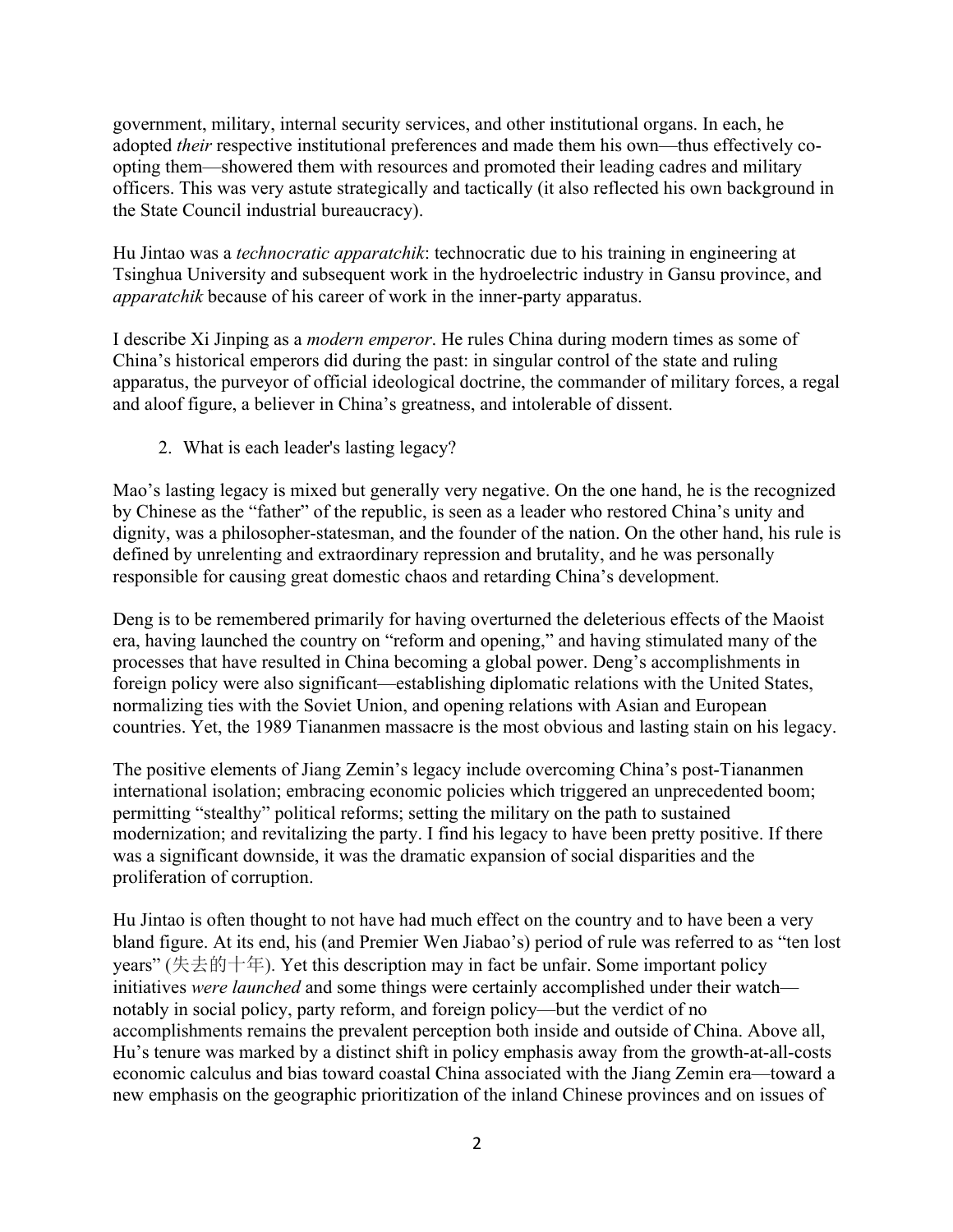social equality, social justice, improving basic living standards and social services, environmental protection, poverty alleviation, reducing the burdens on farmers, public safety and anti-corruption, job retraining, and other "public goods." It was a very commendable and progressive agenda, which was suitable to the time and stood in quite sharp contrast to the emphases during Jiang Zemin's period of rule. Even though it was publicly popular and wellreceived during Hu's first term, it simply faltered in its implementation during his second term. Perhaps with more retrospect and the passage of time, Hu Jintao's historical reputation will be burnished for the better.

Xi Jinping's legacy is, of course, incomplete. But if his period of rule were to end tomorrow, he would be credited on the one hand with restoring the strength of the Communist Party; cracking down on corruption; moving the military closer to world-class standards; pursuing an assertive foreign policy and abandoning Deng Xiaoping's "hide and bide" strategy; and overseeing China's ascension to true great-power status. On the other hand, his legacy would include rolling back many of the governing norms and political reforms introduced by Deng and then pursued by Jiang and Hu—returning China to a one-man neo-totalitarian dictatorship.

3. Which leader has the most astute understanding of foreign policy? Which leader has made the most disastrous foreign policy decision? Why?

I would say Xi Jinping has been the most astute. Mao and Deng certainly paid a fair amount of attention to world affairs, but I would say that their approach was at the "grand strategy" level and they did not know very much about the specifics and minutiae of other countries or international organizations. Jiang and Hu were both well-briefed leaders who really followed the guidance of advisers. Jiang was known to go "off-script" and improvise when speaking to other leaders, but both he and Hu Jintao allowed foreign policy to be set by the bureaucracy. Xi is completely different—he has a pretty deep grasp of the specifics of foreign countries, international organizations, as well as his own sense of grand strategy.

I think that Mao can be credited with having made the most disastrous foreign policy decisions (plural): allying with the Soviet Union; invading Korea; provocatively triggering three crises and near wars over Taiwan; attacking India; exporting revolution and supporting Communist movements against established governments all across the world; and isolating China in the world community. Even many developing countries shunned Mao's China. Mao's foreign policy record was not good.

4. Succession is the most difficult challenge for the party. One can claim that Deng, Jiang, and, to a lesser extent, Xi, all came to power due to unforeseen circumstances while their designated successors such as Liu Shaoqi, Lin Biao, Hu Yaobang, and Zhao Ziyang were all purged. Can you briefly explain why the party has not handled this problem well and what this implies for the succession issue facing Xi?

Orderly succession has been a chronic and systemic problem for all communist states over time, not just for China. Establishing rules and norms of mandatory retirement and orderly succession